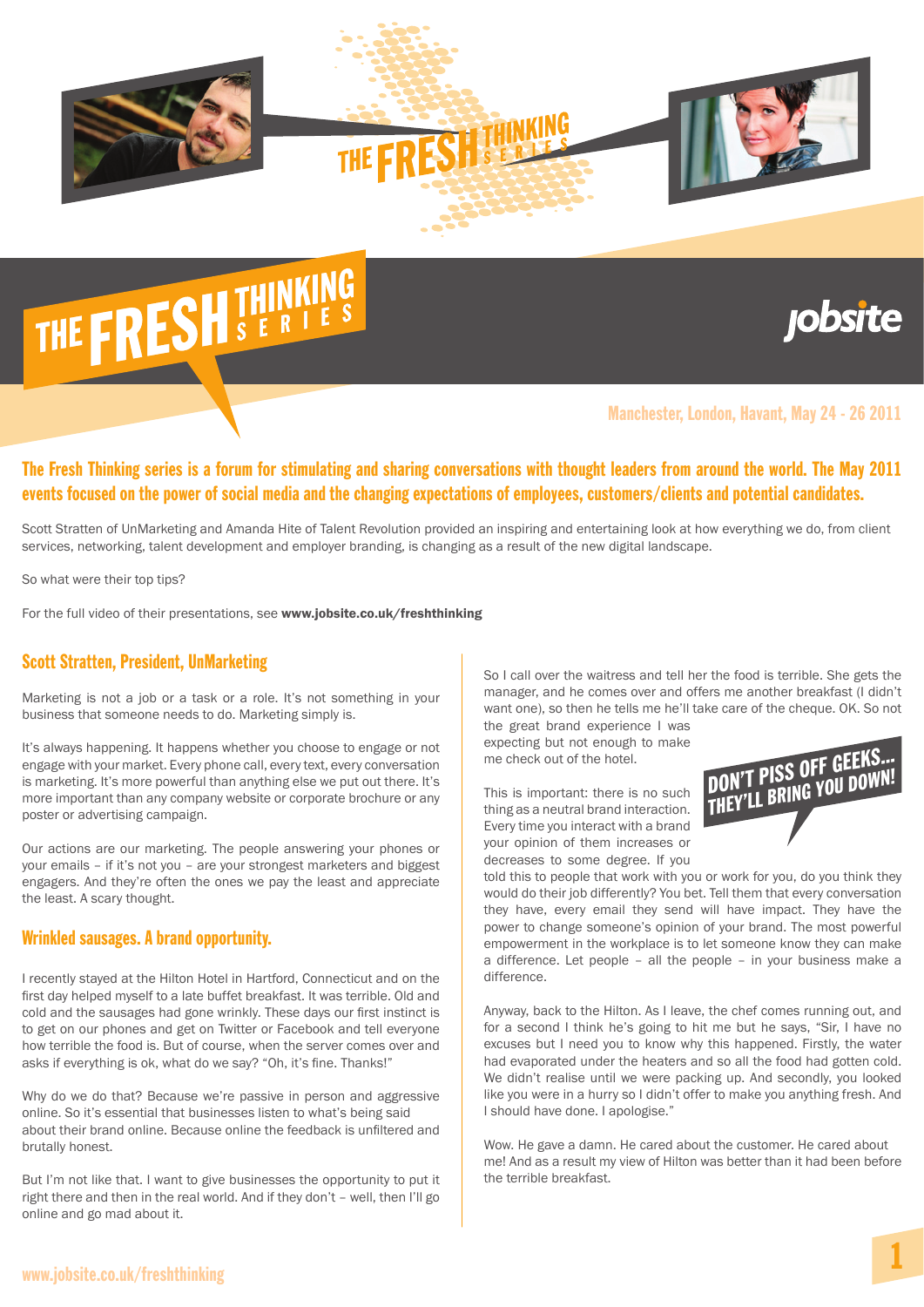## jobsite

## THE FRESH THINKING

Think about that for a second. If there's a problem in your business, consider it an opportunity to come out looking even better than you did before. We're so good at being proactive in business we sometimes forget about the sheer impact of being reactive.

#### Actions speak louder than words

Too many companies focus on mission statements, rather than actions. The truth? No-one cares about what you say your aims are or what you say your brand stands for. Here's the reality: Your brand is decided by the people that interact with you.



Forget about meeting yearly to discuss brand strategy and mission statements. Your actual customers meet every day online and define your brand for you. Your actions and the resulting interactions with your customers are so much more important than any statement you put in a frame on the office wall.

#### Renew your vows

Ever tried to call your bank and got the automated recording that says "we're experiencing unusually high call volume"? Ever get that automated recording every time you call? So really it's "we're experiencing the same high call volume we always have but we just can't staff ourselves properly. You'll just have to put up with it."

The reality is we treat our clients horribly. Think about your top five clients for a second. Now picture them gone. Ouch.

All our efforts are in recruiting new clients. We treat potential customers really well. We act like we're on a first date and schmooze them and wine and dine them and act on our best behaviour. But our old clients? We take them for granted. What we need to do is renew our customer vows. We need to remarry our clients on a regular basis.

So show your current clients you care. Ask them three things:

#### • Stop

What should we stop doing to make things better for you?

•Start

What can we start doing to make things easier for you?

• Continue

What should we continue doing, what are we getting right?

These three words will change your relationship with your client base. Guaranteed.

#### People share 'awesome'

If you have great content, whether that's videos, blog posts, or tweets, people will share it if it's awesome. They don't share average, normal, mediocre or 'meh'

Why we share hasn't changed. How we share has changed. It used to

be email, then forums and chat rooms, and social bookmarking sites like Reddit and Digg. Now it's blogs, Facebook and Twitter. Likes, RTs, and comments mean we're consuming and sharing content more than ever.



By blogging about your expertise you can quickly establish yourself as a recruiting authority. But how often should you blog? Only blog

when you have something awesome to say. If it's amazing, say it. If it's not, don't. Don't blog just because it's a certain day of the week or day of the month. If you post and it's just ok-ay, it will kill your content. It's got to be awesome.

#### Don't ignore what you hate

Just because there's a tool you don't use or don't like doesn't mean your employees or clients aren't using it. Take Farmville on Facebook. As many people hate it as love it. But 48m people play Farmville – daily! Social gaming earns \$1 billion in revenue annually. Zynga, the company that owns Farmville has been valued at \$8 billion. Wow.

The point, however, is if you don't like Twitter or Facebook – get over it. It's being used, it's being consumed, so open your eyes to it. Don't think for a second that your market isn't using social media. If your market is people, if you're hiring people, and your niche is people – then they're all talking. And these conversations are occurring via social media.

#### Don't try everything at once

Social media doesn't change anything. It doesn't make you better at what you do. It doesn't fix the problems. It only amplifies things. If your products or services suck offline they'll just suck harder if you use social media.

The problem is there's such a huge choice: Twitter, Facebook, blogs, social bookmarking, YouTube. My advice is don't try and be everywhere. Pick a platform and grow it. Build your audience and community in one place before you move on to the next tool. Don't automatically think you have to have a Facebook page because everyone else has. If you're well known like Starbucks then use Facebook. If you're not, you'll look like a loser with only seven Likes on your page.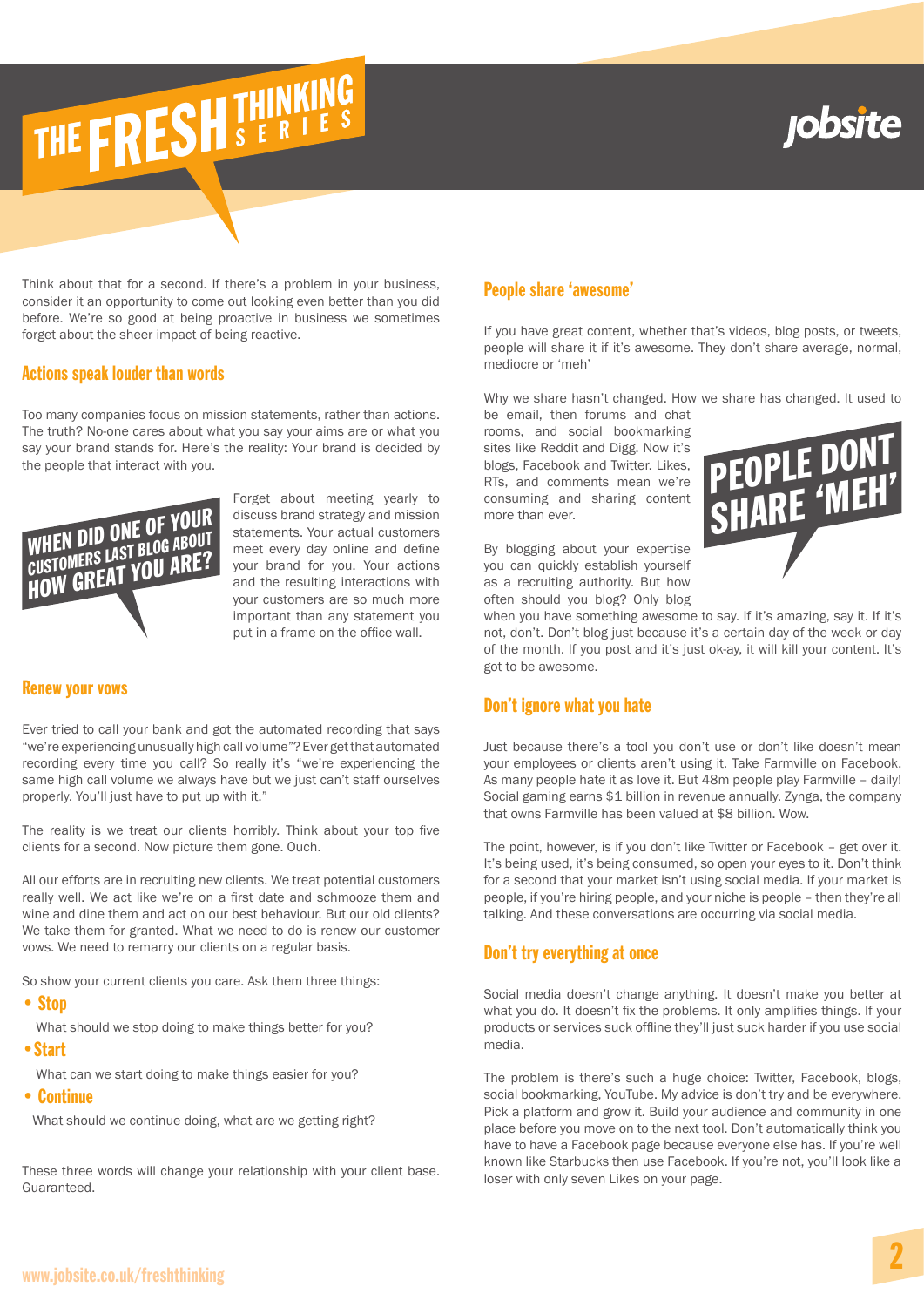## **robsite**

There are 600m active profiles on Facebook and no-one is listening to anyone. To start a new brand on there is nearly impossible. Remember, it's about reaching the right people. It's not just a numbers game. Run a competition to win an iPad and you'll get a 1000 Likes from people who want to win an iPad. Not a 1000 people who like you.

My hot tip? Excel on one platform. Don't be average on several.

THE FRESH THINKING

#### Give, to receive

With social media it's all about the giving. And you need to give it time. It's not overnight. But it's not complicated. It's just talking. Think of Twitter as a networking event – but one that's online. Show up, start talking, get to know people and build relationships. It's not about gaining business or selling products. It's about tapping into a collection of amazing people that are smart, funny and caring.

Twitter is a conversation not a dictation. Sure, it's a horrible sales and marketing platform. But it's an amazing conversation platform.

#### Recruiters and social media

If you're in recruitment, your whole job is to network. Your industry is based on your ability to know people and for them to know you, and for you to find the best person for the job. Your business is all about



relationships and conversations; social media is all about relationships and conversations.

Whatever social media platform you choose, you need to monitor, manage, and listen. If you're not going to do any of the above you

might as well delete your account. It's like sending a mannequin to a networking event. You have to be present. You have to show up. You have to answer people to make a conversation.

Remember though, social media is not 1:1. It's 1:everybody. Everybody is watching you. Everybody can read everything you've said. So show

some basic common sense. Don't tweet anything you wouldn't want your mum, boss or best client to see on a billboard with your name beside it. Remember, nothing good comes out of your phone after 8pm.



From a corporate perspective, if you

don't trust your employees with social media, it's not a social media issue. It's a hiring issue. My advice? Don't hire morons.

#### What's the ROI?

A return on your investment is not about money. The investment is normally time. And the return is often customer service, finding candidates, better client relationships or just listening in to your competition. There are many benefits to social media and they're not all to do with £££s. Does anyone know what the ROI is on picking up your phone each day?

Social media gives you the opportunity to be awesome every day. You just have to take it.

#### Amanda Hite, CEO, Talent Revolution

Let's just put it out there. Yes, social media can – and does - work well for recruiters. For a start it can be used to help dramatically reduce your recruitment costs. But social media tools can also be used to make lives better: our own lives and the lives of others. We can use the influence we have in our networks to make changes. And we can make money along the way. Because when you set out to make 'meaning' you can also make money.

Join in. As you would in 'real' life

So how do you actually go about using social media tools?

There's no trick to it. It's just a conversation. If you're stuck for what your first tweet or blog post should be, just think, "What would I say if I was listening to this chat in real

life?" The way you act online should only reflect who you are and how you act offline. Be authentic and be yourself. Everything else follows.

However, until you truly live it you won't see the value and benefits of social media. It's not an excuse to say you just don't 'get' social media or haven't got time for it. If you have

a purpose, a use for it, you'll learn it. It's not rocket science.

#### Join rather than create

Don't aim to start out and immediately create a community. Join a community first and build credibility. Ask "Where are people like me?" "Where's my market online?" Then go and join them and let them get to know you. You can be a great influencer by participating. You don't have to be the owner of a community.

Best practice in your community is to ask – what do you want? Starbucks does this well. On their site they ask customers for their ideas like new coffee flavours or what charities they should contribute to. Starbucks lets their community drive company innovations.

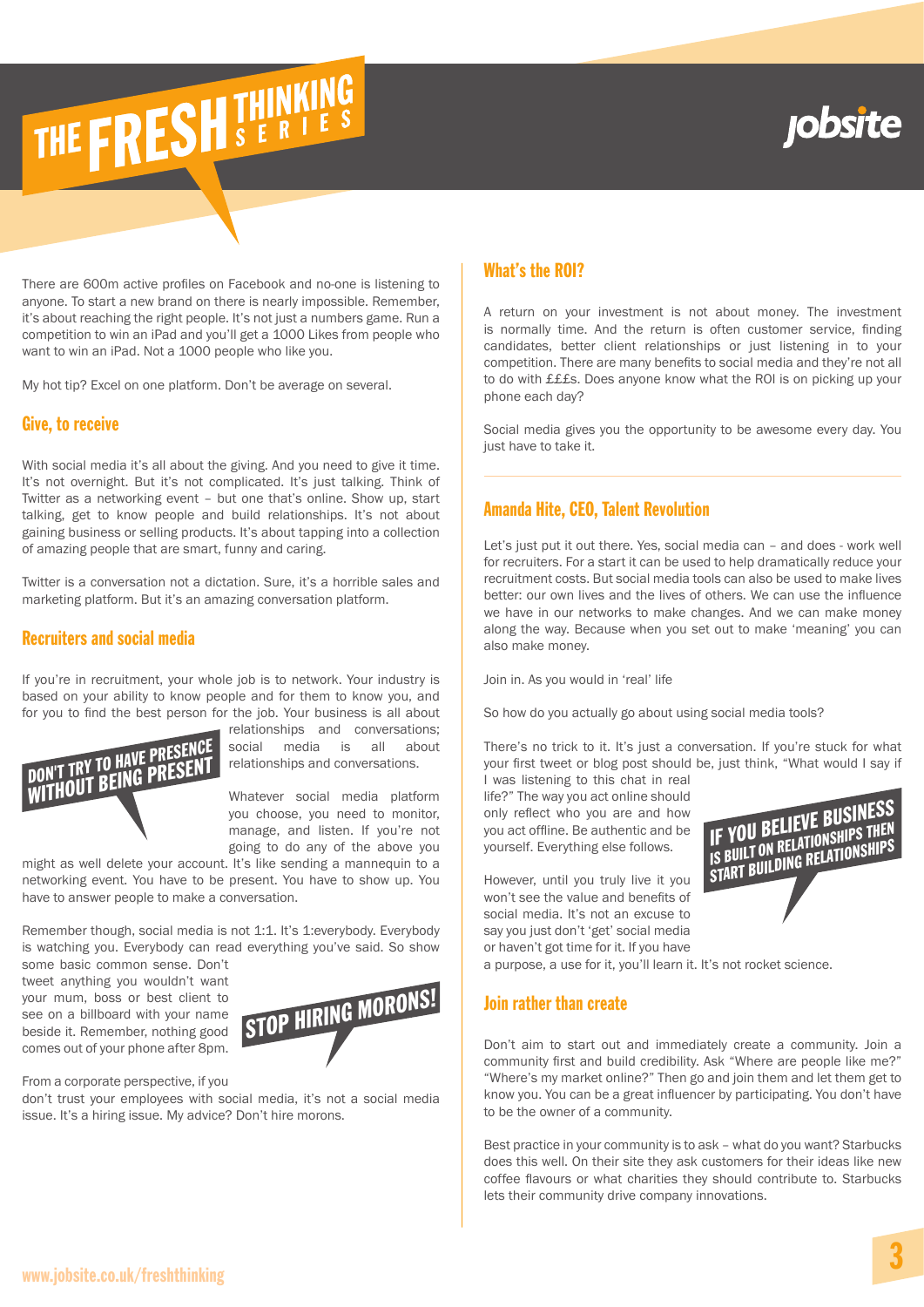# THE FRESH THINKING

### **robsite**

You earn social currency by giving. Ask "How you I help you?" "What can I do for you?" "Who can I introduce you to?" "What problem can I help you with?"

#### Social media superpowers

The particularly cool thing about social media is the superpowers it gives you. This isn't an exaggeration!

How would you like the ability to: Read the minds of your customers, gain competitor insight, connect across the world, or obtain wise advice from an industry guru or mentor?

You can with social media. It's a powerful tool. Use it.

#### Employees are the new marketers

Handling your own Twitter account or LinkedIn profile is one thing. But what happens when your employees are tweeting or posting?

It's said that HR is the new marketing department and your employees are the new marketers. So when it comes to engaging online, it's vital that businesses allow their employees to be who they are.

To me, three things make up the ultimate employment brand:

- Letting employees be who they are so that they can maximize the potential of their own talents (Authenticity)
- Improving their lives while they are at work and away from work (Lifestyle)
- Being a part of something bigger than themselves that creates meaning (Purpose)

Take a company like the Hard Rock Café. They give their employees a great experience and make them famous by letting them tell their own stories. The result? A global community of highly engaged ambassadors who promote, protect and personalise the brand with every move they make, an incredibly loyal employee fan base and low staff turnover.

Likewise, the Wildflower Bread Company. They actively encourage their employees to tweet about their experiences working for the company and their journey through the training programme using the Twitter hashtag #WFJourney.

#### Don't gag your employees!

Letting employees be who they are uncensored and online can be difficult for some companies, particularly those that are used to controlling the message. But the truth is people don't trust what brands say. They trust what people say.

And yet 52% of UK companies don't allow their employees to use social media. Which means all the people who could say great things about

your brand are gagged. And the bozo employees who are going to say

stupid stuff about your brand are going to stay stupid stuff anyway - irrespective of whether they've signed a social media policy or not.

Trust your employees to tell their stories about what it's like to work for your company. Give them an avenue to communicate their story digitally. Think about setting up an



employee blog. Or invite them to join online live streams and chats to answer questions from job seekers. Why not use your employees as part of the recruiting process? Invite them to recommend and engage with job seekers both on and offline. Who better than your own employees to attract like-minded people to the company.

The hard fact is that if there's a problem about trusting your employees online – it's not a social media policy you need: It's a new hiring policy. Rather than stopping people using social media, focus your energy into training people on how to use social media. Educate and empower them. But don't stop them.

#### So how do you handle a 'social media crisis'

Actually, there's no such thing. An outpouring of online anger or insults about your company, your product or even yourself is not a 'social media



crisis'. Nine times out of 10, any online negativity will be ignited by a problem with either your personal brand or your employment brand in the physical world.

It's easy to blame social media. But don't. Just think, without it you may not have been made aware there

was an issue to begin with. And the sooner you know there's a problem, the sooner it can be fixed.

The easiest way to avoid social media negativity online? Ensure you're already giving people a great experience offline.

#### How the recruiting community can make a difference

If you ever doubted how truly significant your job as a recruiter is, remember that the average adult will spend 97,464 hours of their life working. That's over 12,000 days. Or 33 years without a break.

And who has the insight and knowledge to help shape these 97,464 hours of an individual's life? You do.

As a recruiter, either in-house or agency, you have the power to change the lives of candidates and shape the cultures of companies on a daily basis. The actions you take can cause chain reactions starting with